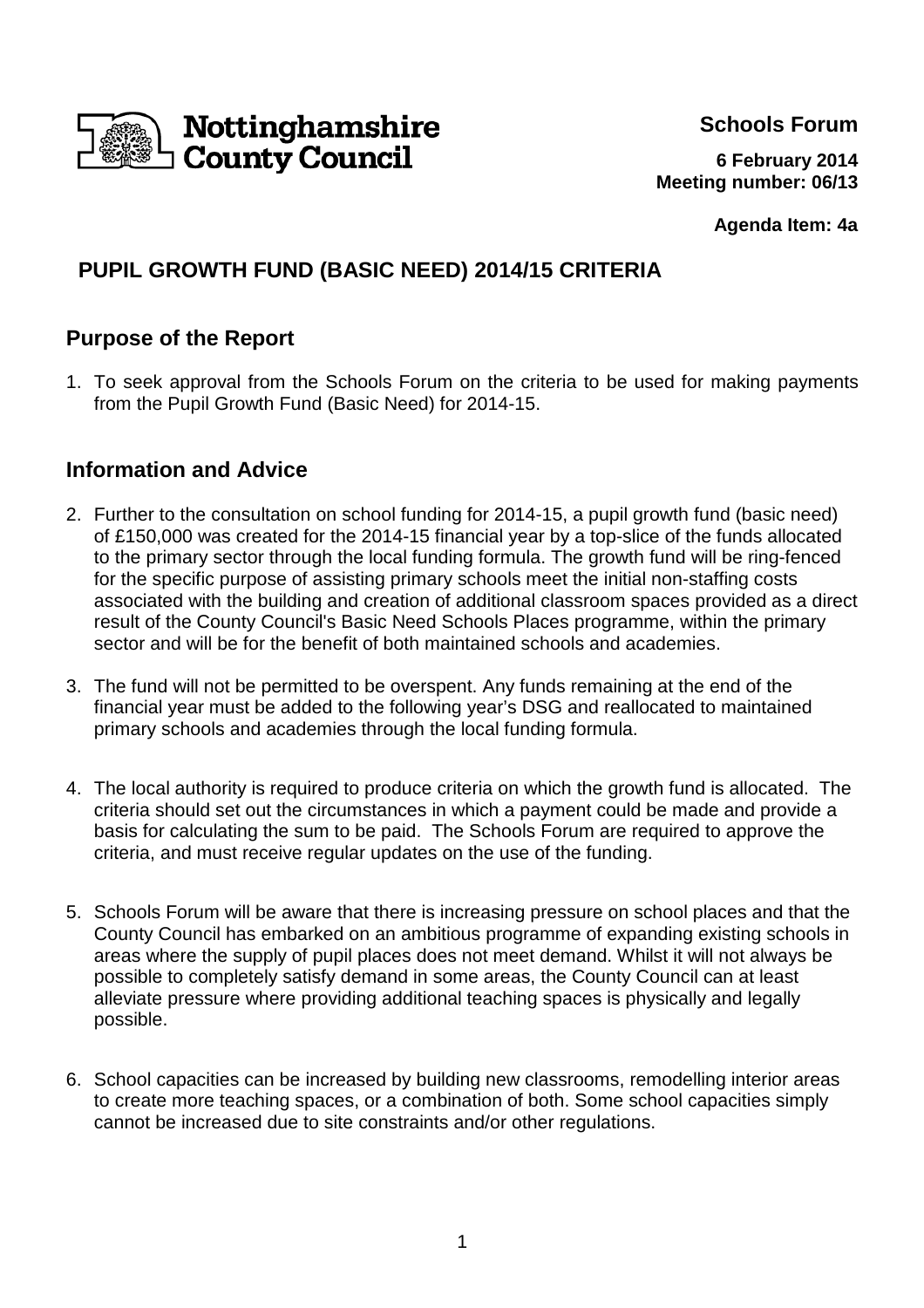- 7. The supply and demand of school places is analysed on an annual basis, using historical data together with projected demand for places at each school and in each of the LA's planning areas. Where a school or area is considered to be under particular pressure during the 5 year period for which we are able to assess demand, this triggers a sequence of events, including the conducting of feasibility studies, which ensure that a potential school expansion is possible.
- 8. The design and build cycle ideally culminates in additional places being made available by the start of the new school year and typically will allow a school admission number to be increased from that time. Therefore, the new classrooms will start to be used for a period of up to 7 months before the school benefits from the funding provided via the normal formula funding route, which would not arrive in school budgets until the start of the next financial year in April.
- 9. From the point when the new teaching spaces are formally completed, the school will incur a number of non-teaching costs that they would not normally have budgeted for, until the start of the new financial year in April.

### **Proposed qualification criteria for receiving funding**

10. Schools will only receive funding if they have their capacity increased as a direct result of the County Council's Basic Need School Places programme and at the instigation of the Local Authority. Officers in the Support to Schools Service Place Planning Team will discuss with schools in the Basic Need Programme the availability of the fund and will determine the number of additional classroom spaces that would qualify for the funding, should the expansion take place, and which of the below funding levels apply in each case. Schools will not need to apply for financial support from this fund.

### **Basis of financial support**

- 11. The following allocations will apply:
	- £1,000 for each newly built classroom space as a contribution towards energy and cleaning costs
	- £1,500 for each new classroom space as a contribution towards teaching and learning resources
- 12. Examples:
	- School A has a two classroom extension provided through a new build project. The school will receive a £2,000 contribution towards energy and cleaning costs and a £3,000 contribution towards teaching and learning resources.
	- School B has two new teaching spaces created as a result of internal modification. The school will receive £3,000 contribution towards teaching and learning resources but nothing towards energy or cleaning costs, since the space available has not been increased.